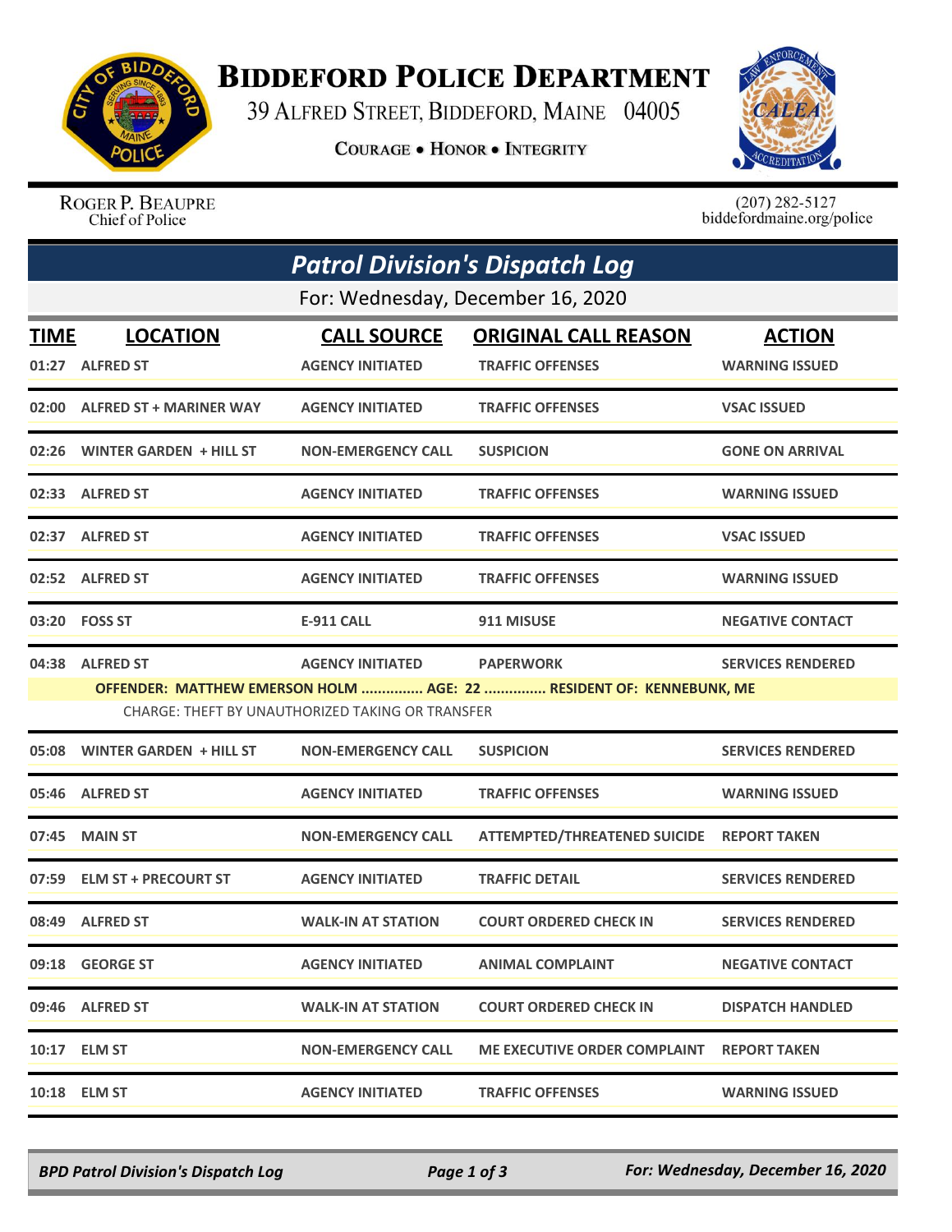| <b>TIME</b> | <b>LOCATION</b><br>10:38 ELM ST                                                                 | <b>CALL SOURCE</b><br><b>AGENCY INITIATED</b> | <b>ORIGINAL CALL REASON</b><br><b>TRAFFIC OFFENSES</b>                                        | <b>ACTION</b><br><b>VSAC ISSUED</b> |
|-------------|-------------------------------------------------------------------------------------------------|-----------------------------------------------|-----------------------------------------------------------------------------------------------|-------------------------------------|
|             | 10:42 WESTFIELD EXT                                                                             | <b>AGENCY INITIATED</b>                       | <b>PAPERWORK</b>                                                                              | <b>NEGATIVE CONTACT</b>             |
|             | 10:51 ADAMS ST                                                                                  | <b>AGENCY INITIATED</b>                       | <b>PAPERWORK</b>                                                                              | <b>PAPERWORK NOT SERVED</b>         |
|             | <b>10:57 MAIN ST</b>                                                                            | <b>E-911 CALL</b>                             | 911 MISUSE                                                                                    | <b>SERVICES RENDERED</b>            |
|             | 11:02 ELM ST                                                                                    | <b>AGENCY INITIATED</b>                       | <b>TRAFFIC OFFENSES</b>                                                                       | <b>VSAC ISSUED</b>                  |
|             | 11:07 GEORGE ST                                                                                 | <b>AGENCY INITIATED</b>                       | <b>ANIMAL COMPLAINT</b>                                                                       | <b>NEGATIVE CONTACT</b>             |
|             | 11:14 ALFRED ST                                                                                 | <b>E-911 CALL</b>                             | 911 MISUSE                                                                                    | <b>NO ACTION REQUIRED</b>           |
|             | 11:27 STATE ST                                                                                  | <b>AGENCY INITIATED</b>                       | <b>PAPERWORK</b>                                                                              | <b>PAPERWORK SERVED</b>             |
|             | 11:29 ALFRED ST                                                                                 | <b>AGENCY INITIATED</b>                       | <b>TRAFFIC OFFENSES</b>                                                                       | <b>WARNING ISSUED</b>               |
|             | 11:37 ALFRED ST                                                                                 | <b>AGENCY INITIATED</b>                       | <b>TRAFFIC OFFENSES</b>                                                                       | <b>VSAC ISSUED</b>                  |
|             | 12:02 MAIN ST                                                                                   | <b>WALK-IN AT STATION</b>                     | <b>PAPERWORK</b>                                                                              | <b>SERVICES RENDERED</b>            |
|             | 12:45 ADAMS ST                                                                                  | <b>NON-EMERGENCY CALL</b>                     | <b>PARKING COMPLAINT</b>                                                                      | <b>NO ACTION REQUIRED</b>           |
| 13:10       | <b>MAINE TPKE</b>                                                                               | <b>E-911 CALL</b>                             | 911 MISUSE                                                                                    | <b>DISPATCH HANDLED</b>             |
| 14:15       | <b>POOL ST + PARENT AVE</b>                                                                     | <b>AGENCY INITIATED</b>                       | <b>TRAFFIC OFFENSES</b>                                                                       | <b>WARNING ISSUED</b>               |
|             | 14:52 ALFRED ST<br>CHARGE: DOMESTIC VIOLENCE STALKING<br>CHARGE: VIOLATING CONDITION OF RELEASE | <b>AGENCY INITIATED</b>                       | <b>DOMESTIC COMPLAINTS</b><br>OFFENDER: CALEB SETH PELKEY  AGE: 29  RESIDENT OF: PORTLAND, ME | <b>ARREST(S) MADE</b>               |
|             | 15:44 BACON ST                                                                                  | <b>AGENCY INITIATED</b>                       | <b>SUSPICION</b>                                                                              | <b>SERVICES RENDERED</b>            |
|             | 16:02 GRAHAM ST                                                                                 | E-911 CALL                                    | <b>CHECK WELFARE</b>                                                                          | <b>SERVICES RENDERED</b>            |
|             | 16:31 WEST ST + GRANITE ST                                                                      | <b>AGENCY INITIATED</b>                       | <b>TRAFFIC OFFENSES</b>                                                                       | <b>WARNING ISSUED</b>               |
|             | 17:01 POOL ST                                                                                   | <b>AGENCY INITIATED</b>                       | <b>TRAFFIC OFFENSES</b>                                                                       | <b>WARNING ISSUED</b>               |
|             | 17:02 PROSPECT ST + WINTER ST                                                                   | <b>AGENCY INITIATED</b>                       | <b>TRAFFIC OFFENSES</b>                                                                       | <b>WARNING ISSUED</b>               |
|             |                                                                                                 |                                               |                                                                                               |                                     |
|             | 17:02 ALFRED ST                                                                                 | <b>NON-EMERGENCY CALL</b>                     | <b>CHECK WELFARE</b>                                                                          | <b>TRANSPORT TO HOSPITAL</b>        |
|             | 17:16 MEETINGHOUSE RD + POOL ST                                                                 | <b>AGENCY INITIATED</b>                       | <b>TRAFFIC OFFENSES</b>                                                                       | <b>WARNING ISSUED</b>               |